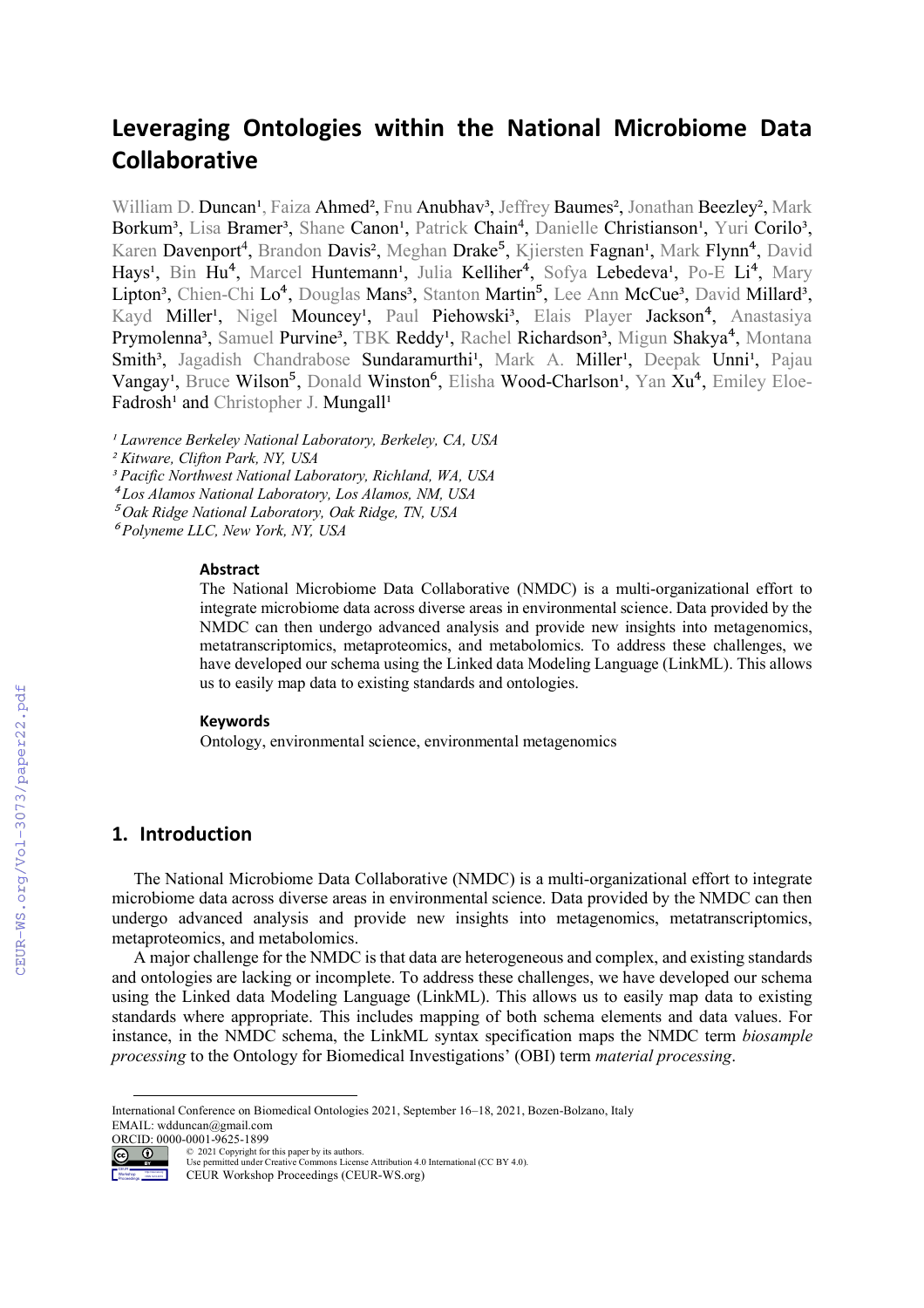```
biosample processing:
   aliases:
    - material processing
  is a: named thing
  description: >-
     A process that takes one or more biosamples as inputs and generates one or
    as outputs.
   slots:
     - has input
   broad_mappings:
     - OBI:0000094
```
In this example, outputs of the *biosample processing* are not specified, since not every biosample process will necessarily have an output, and the mapping relation is a "broad mapping", meaning that the OBI term is more general that the NMDC term. LinkML's *broad\_mapping* relation implements the *broadMatch* predicate from the Simple Knowledge Organization System Namespace (SKOS). Thus, by using SKOS predicates, the NMDC schema (via LinkML) leverages a well established standard for mapping terms.

For each biosample in the NMDC database, we record a number of important properties about the biosample's environment. We standardize this information in two ways. First, we utilize the *env\_broad\_scale*, *env\_local\_scale*, and *env\_medium* terms defined by the Genomics Standards Consortium (GSC) MIxS (Minimal Information about any Sequence) standard (note that MIxS is in the process of migrating to LinkML). Roughly speaking, the *env\_medium* defines the material containing the microorganism, the *env\_local\_scale* defines geographic features of the material, and the *env\_broad\_scale* defines the biosample's biome. Second, we use terms from the Environment Ontology (EnvO) to provide values for the aforementioned MIxS terms. For example, the following JSON formatted record from the NMDC database clearly shows the material, geographic feature, and biome of the biosample identified by the compact URI (i.e., CURIE) *gold:Gb0115217*:

```
{
   "id": "gold:Gb0115850",
  "env_medium": {"has_raw_value": "ENVO:00005802" }, # bulk soil
   "env_local_scale": { "has_raw_value": "ENVO:00000291"}, # drainage basin
  "env_broad_scale": { "has_raw_value": "ENVO:00000446"}, # terrestrial biome
   ...
}
```
In other words, the microorganisms within this biosample were found in a portion of bulk soil taken from a drainage basin in a terrestrial biome. Moreover, using EnvO's terms to define the environmental context of biosamples also permits us to leverage the ontology's semantics. For instance, since *bulk soil*  is a kind of *soil*, and a *drainage basin* is a kind of (geographic) *depression*, we can make use of EnvO's hierarchy to find other kinds of soil (e.g., *dry soil*) that are found in other kinds of depressions (e.g., *dry lake*).

Finally, in the NMDC, we track many aspects of data provenance. This is especially important for computational workflows that produce files used for genomic analysis, such as metabolomics files. For this, we make use of the Provenance Ontology (PROV). In the following record, we use PROV's *wasGeneratedBy* predicate to specify that the file resulted of the activity identified as *nmdc:6fdeaf901c4c4c8fa19ec94696a2d03a*:

{ "id": "nmdc:eadcd3b883c0da0f9d42a9fb1162ffcf", "name": "Froze\_Core\_2015\_S2\_0\_10\_7\_Metab.csv", "description": "MetaMS GC-MS metabolomics output detail CSV file", "file\_size\_bytes": 565558,